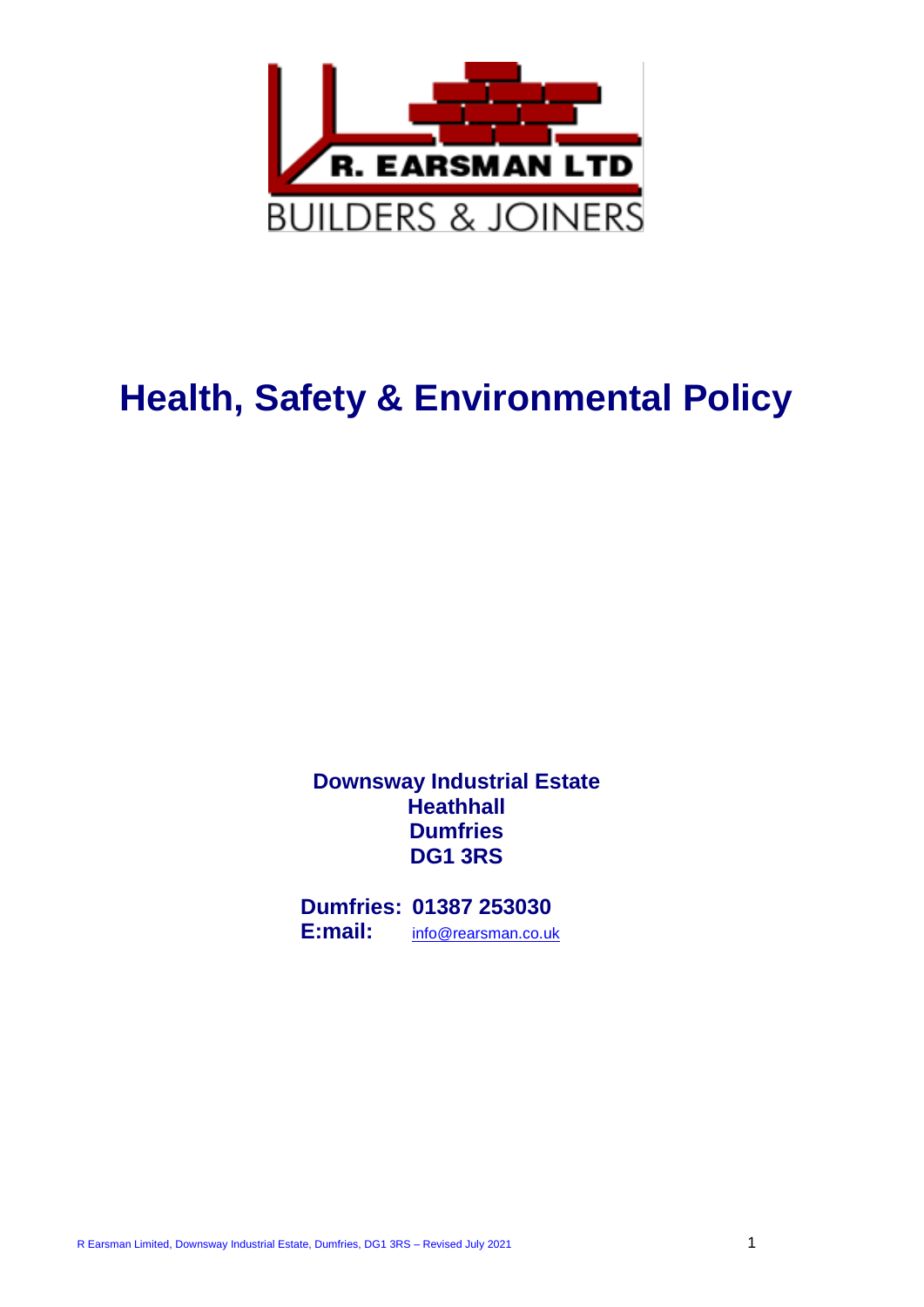# Index

# **PART A – POLICIES**

- Health & Safety Policy Statement
- Environmental Policy Statement

### **PART B - ORGANISATION**

Organisation for Implementing Policy Deputising Order

### **PART C – ARRANGEMENTS FOR IMPLEMENTING POLICY**

#### **A) LEGAL & MANAGEMENT**

- Accident Reporting, Recording & Investigation
- CDM Regulations
- Sub-contractors
- First Aid
- Risk Assessments
- Statutory Testing
- Training
- Communication & Consultation
- 9 Competency/Permitted Use of Equipment<br>10 Toolbox Talks
- **Toolbox Talks**
- Non-English Speakers
- Young People
- New Legislation
- Site Set Up and Security
- Emergency Procedures

#### **B) HEALTH & WELFARE**

- COSHH
- Health Surveillance
- Noise
- Staff Welfare
- Skin Protection
- Alcohol & Drugs
- Asbestos
- Weils Disease
- Vibration
- Manual Handling
- Slips, Trips and Falls
- 27 PPE<br>28 Meet
- **Meeting Workers Needs**

#### **C) GENERAL SAFETY**

- Abrasive Wheels
- Access/Egress
- Compressed Gases
- Emergency Procedures
- Fire
- Flammable Liquids
- Lighting
- Machine Safety
- Mobile Plant
- Peripatetic Working
- Portable Electrical Goods
- Hand Tools
- Site Transport

#### **D) HIGH RISK ACTIVITIES**

Confined Spaces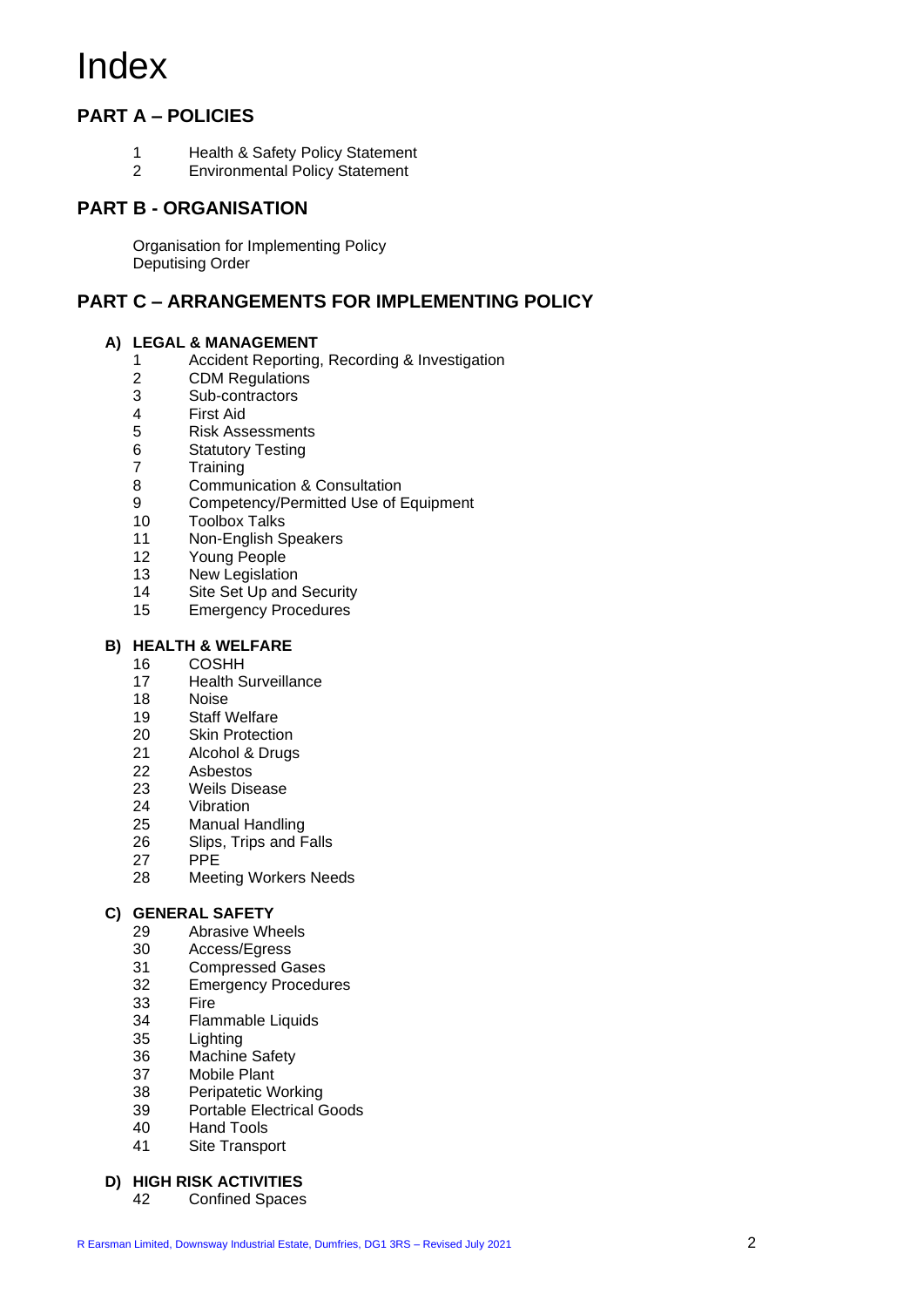- 43 Excavations
- 44 Lifting Operations
- 45 Signallers & Slingers
- 46 Buried Services
- 47 Road & Streetworks<br>48 Lone Working
- Lone Working

# **E) ENVIRONMENTAL**

- 49 Housekeeping<br>50 Storage
- 50 Storage<br>51 Emerger
- 51 Emergency Spillage<br>52 Neighbours
- 52 Neighbours<br>53 Waste Mana
- 53 Waste Management<br>54 Energy Resources
- Energy Resources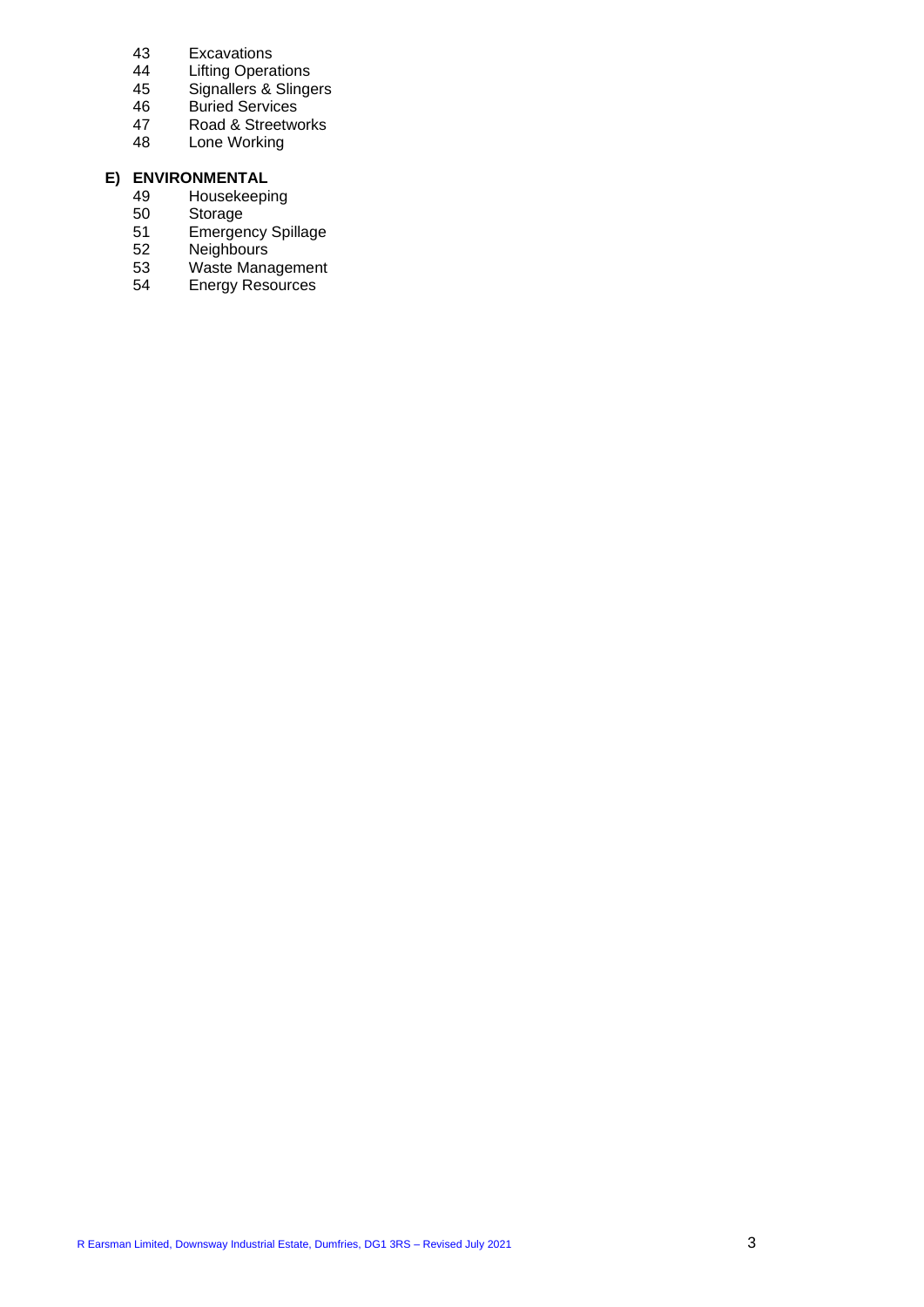# **PART A 1 Health & Safety Policy Statement**

This document sets out the Health & Safety policy of R Earsman Ltd. It covers activities undertaken throughout all office locations and operations.

This document will be reviewed for continued suitability, will be communicated within the Company and, wherever appropriate, made available to interested parties. The review interval for this document is annually.

We are committed to eliminating risks and reducing OH&S risks wherever possible; and to consult and actively seek workers participation, and workers representation should they exist.

#### **Policy statement**

Effective health and safety management is of prime importance to our business and we are committed to the continuous improvement of our health and safety performance.

We aim to cause no harm to people and will work with clients, suppliers, the workforce and other stakeholders towards achieving these goals. We will comply with all legislative requirements pertaining to health and safety as its minimum standard.

We aim to pursue high standards of health and safety management as an integral part of efficient management of the business, ensuring that business decisions take proper account of health and safety implications.

The company will consult with employees and others under our control on health and safety matters to ensure that this policy and its arrangements are maintained.

We will ensure that all employees are provided with adequate training, instruction and information to enable them to safely undertake their work activities.

R Earsman Ltd will ensure health and safety risks arising from our work activities are fully and effectively controlled, cooperating with clients and other contractors.

Adequate resources will be provided, including finance and competent health and safety advice to achieve the aims of this policy.

The company shall employ a consistent framework for the management of health and safety issues across its operations.

The Managing Director is responsible for taking measures to help staff act in compliance with this policy. All Managers are required to check that their staff are aware of this policy. All staff are required to comply with the policy requirements and share responsibility for our performance in implementing it.

The Managing Director has overall responsibility for implementing this policy. Individual responsibilities of key R Earsman personnel are set out clearly in supporting documents.

SIGNED: pp DATE: July 2021

John Armstrong Managing Director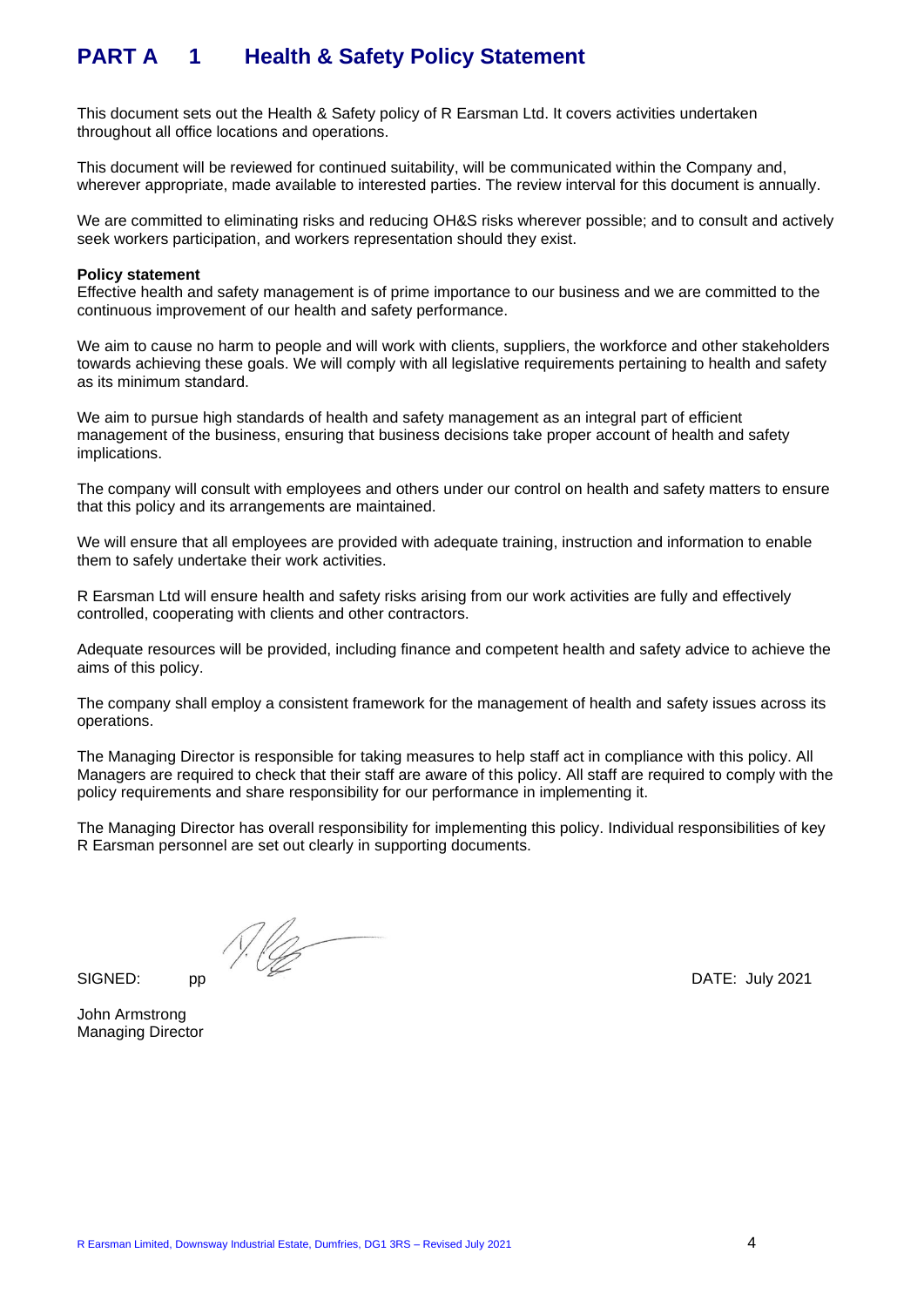# **PART A 2 Environmental Policy Statement**

This document sets out the Environmental policy of R Earsman Ltd, it covers activities undertaken throughout all office locations and operations.

This document will be reviewed for continued suitability, will be communicated within the Company and, wherever appropriate, made available to interested parties. The review interval for this document is annually.

#### **Policy Statement**

This policy aims to support continual improvement in our operations to help us protect the environment by reducing the impact of our activities on the sectors in which we operate.

Awareness of the environment and our impact on it, forms a cornerstone of our professional activities. We are committed to the protection of the environment, including the prevention of pollution, by minimising the environmental impact of our operations and activities, as far as reasonably practical. We are committed to fulfilling our compliance obligations. We will comply with all legislation, standards, statutory and other obligations, client requirements and best practice, where required, reasonably possible and relevant to our activities and the sectors in which we operate.

This will be achieved by the following means: -

- Educating, training and motivating employees to carry out tasks in an environmentally responsible manner.
- Giving due consideration, in advance, of the environmental impact of the work which is to be carried out.
- Reviewing the materials which are required to carry out the work and, wherever it is reasonably practicable, using materials which are the most environmentally friendly option.
- Carefully considering how to eliminate or minimise any waste at source and to consider at all times the possibilities for re-cycling materials.
- Controlling the disposal of waste materials generated using registered carriers and waste management companies, all in accordance with the Environmental Protection Act.
- Encouraging environmental protection among suppliers and subcontractors.

The Managing Director is responsible for taking measures to help staff act in compliance with this policy. All Managers are required to check that their staff are aware of this policy. All staff are required to comply with the policy requirements and share responsibility for our performance in implementing it.

The Managing Director has overall responsibility for implementing this policy, which will be reviewed at least annually.

SIGNED: DATE: July 2021

John Armstrong Managing Director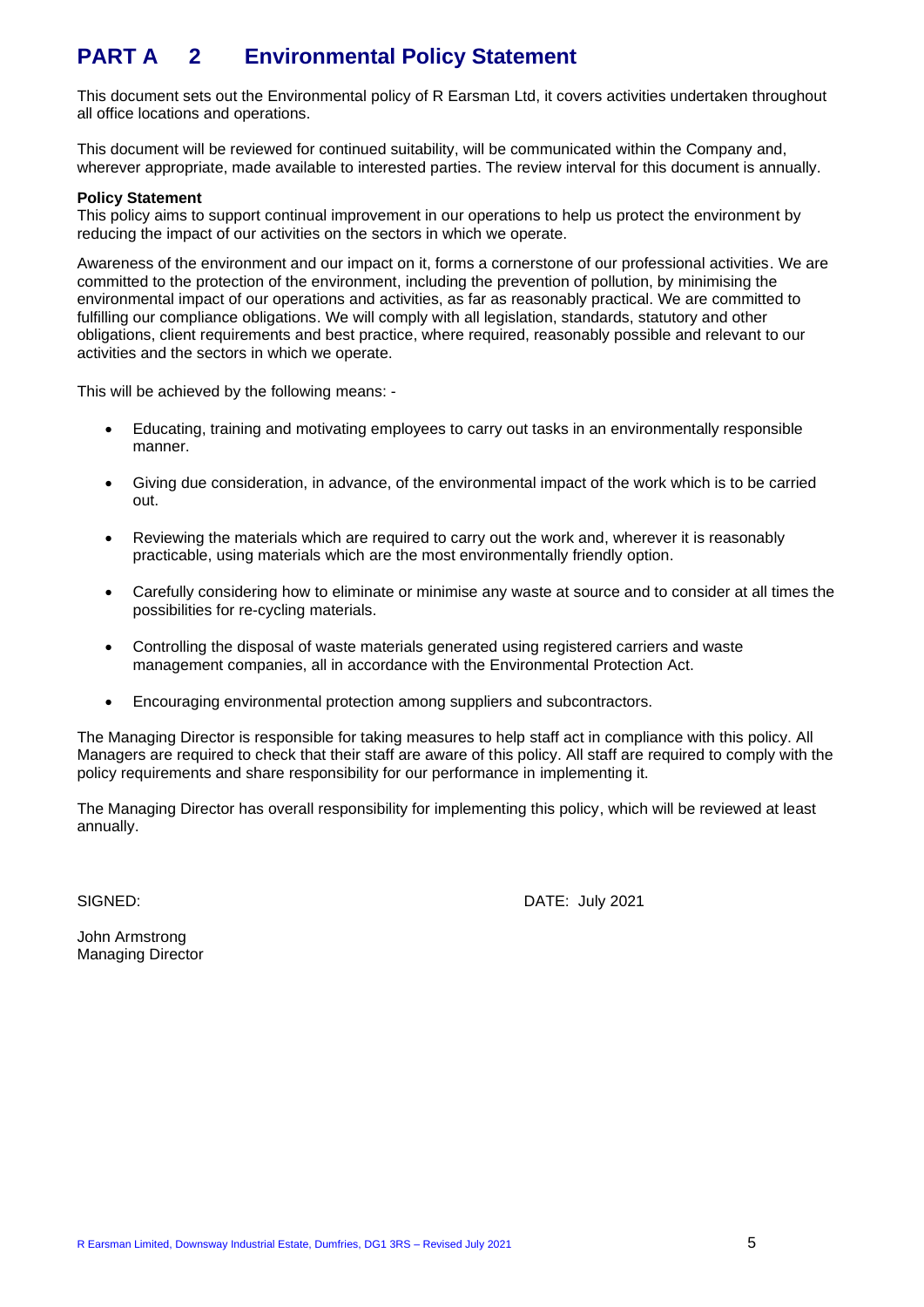## **Organisation for Implementing Policy**

#### **RESPONSIBILITIES**

#### 1. **Managing Director**

The Managing Director will have overall responsibility for the implementation of the Company Health, Safety & Environmental Policy and will be responsible for ensuring that adequate resources are provided to enable the policy to be implemented.

In his absence, or in the absence of other responsible persons identified in the Organisation Chart, the responsibility for carrying out these duties will be taken on by the person so designated on the Deputising Order.

#### 2. **Supervisors and Foremen**

Supervisors and Foremen are responsible within the limits of their authority for the health, safety and welfare of persons under their control. Effective supervision plays a vital part in achieving the aims of the policy. A special responsibility for safe working rests with supervisory staff who possess the knowledge and experience to spot potential hazards.

Supervisors and Foremen's duties include the following: -

- a) Ensure a safe working environment is provided and maintained.
- b) Ensure that a safe means of access and egress is provided and maintained to every workplace.
- c) Ensure that maintenance and servicing of equipment is carried out, as required.
- d) Report all defects to their immediate superior.
- e) Receive reports from operatives of any incident which led or might have led to injury or damage and to investigate such reports with the object of preventing recurrence. Ensure such reports and recommendations are passed to their immediate superior.
- f) Ensure Company and local procedures are complied with.
- g) Identify and minimise unsafe acts or conditions.
- h) Ensure safety induction of all site visitors, as may be necessary.
- i) Supervise contractors and visitors, in order to ensure compliance with legislation, Company or local standards.
- j) Ensure personal protective and safety equipment is in good order and used as appropriate.

#### 3. **Site Operatives**

Each and every individual employee carries a personal responsibility under the Health and Safety at Work Act. Duties are imposed on all employees to take reasonable care for their own health and safety at work, to avoid placing others at risk and to co-operate in the steps which their employer must take to comply with the Act and to refrain from interfering or misusing anything provided in the interests of health and safety, and :-

- a) Shall make themselves familiar with and conform to the safety policy.
- b) Shall observe all safety rules and carry out their work in the manner in which they have been instructed and trained to do so.
- c) Shall wear appropriate safety equipment and use appropriate safety devices, ensuring that it is in good condition and report to their immediate supervisor any known defects.
- d) Shall report to their immediate supervisor any observed accidents and damage to property or equipment irrespective of whether persons are injured.
- e) Shall report to the person in charge of the accident book, all accidents to themselves whilst at work and sign the book stating that the entry made is correct.
- f) Shall report any hazards or unsafe conditions to their immediate supervisor.
- g) Shall keep the workplace in a safe and tidy manner.
- h) Shall refrain from any horseplay and misuse of facilities.
- $i)$  If the safety aspect of a job which they have been asked to carry out gives cause for concern, or, if they feel that they do not possess the necessary skills or experience to carry out the work in a safe manner, then they must inform their immediate supervisor.

#### 4. **Clerical, Technical, Administrative and Office Personnel**

- a) Shall make themselves familiar with and conform to the safety policy.
- b) Shall carry out their work in the manner in which they have been instructed to do so such that they do not place themselves or anyone else at risk.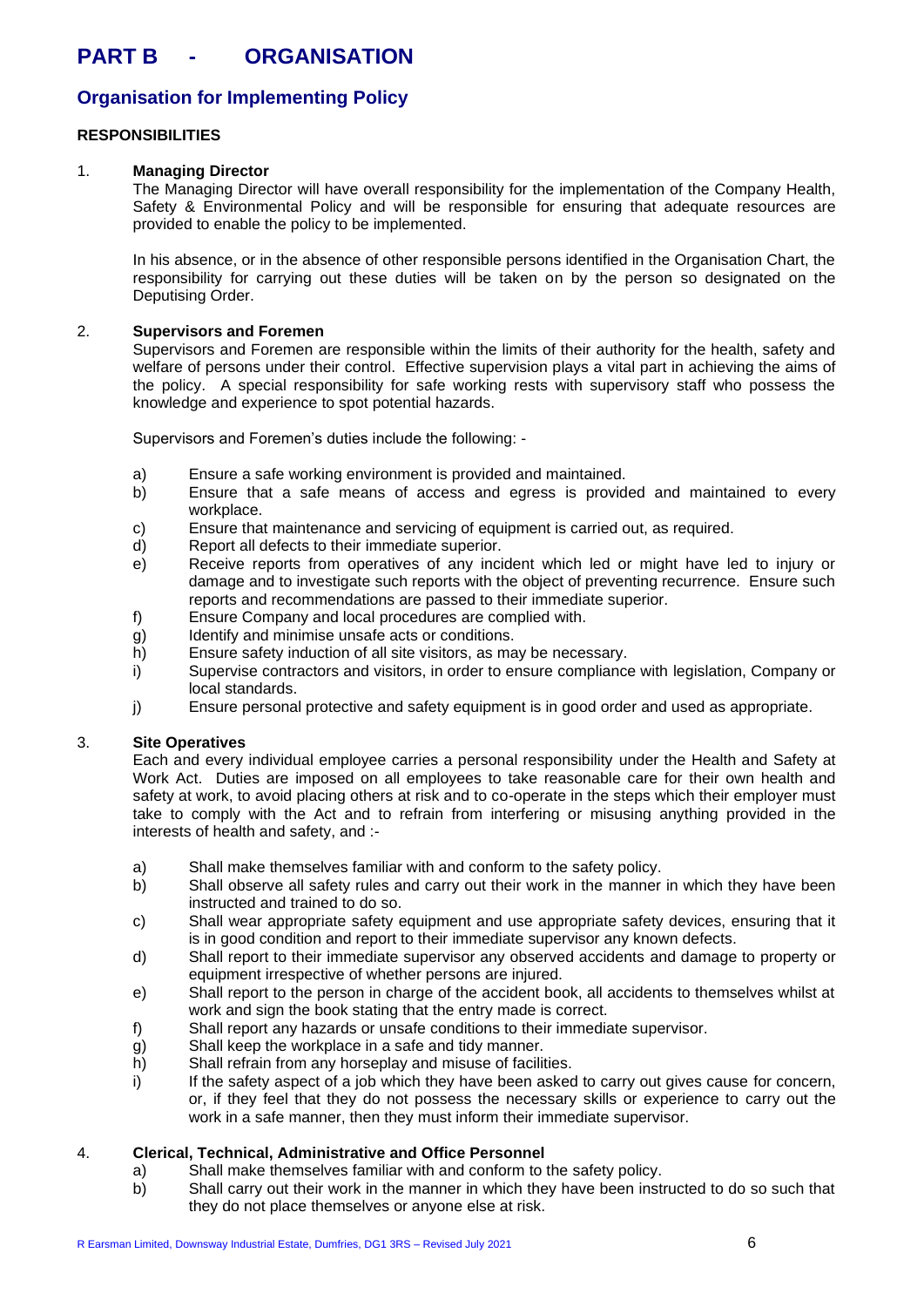- c) Keep their workplace in a safe and tidy condition, ensuring that access ways and doors are not obstructed.
- d) Report any defects in equipment to their immediate supervisor and under no circumstances attempt any makeshift repairs.
- e) Comply with Fire Fighting and Emergency Procedures applicable at the workplace.
- f) Report any accidents to their immediate supervisor and agree that the entry made in the accident book is correct.
- g) Ensure that any equipment which is provided in the interest of safety is not misused.

#### **5. Health and Safety Adviser**

The Health and Safety Adviser will act as the competent person to assist the Management of the Company in carrying out their duties as required by the relevant statutory provisions (Management of Health and Safety at Work Regulations), and whose main duties are to:

- a) Advise on the formulation, production, monitoring and review of the Company Safety Policy.
- b) Liaise with the Managing Director and members of the Management to ensure implementation and monitoring of Health and Safety Procedures.
- c) Attend Management H&S meetings
- d) Inform the Management of Health and Safety legislation and make recommendations for the implementation of such legislation.
- e) Investigate and record information on all accidents, dangerous occurrences and enforcement notices. Provide a written report to the Managing Director and relevant member of the Management who is responsible for workplace safety with regards to any Reportable Accident or Dangerous Occurrence.
- f) Assist the management in any dealings with the Health and Safety Executive and or other enforcing authorities.
- g) Assist in the compilation of Risk Assessments, Method Statements and the Construction Phase Plan where necessary.
- h) Shall be available for advice/consultation, on all matters relating to health, safety and welfare at work.

#### 6. **Contractors**

All Contractors will be expected to comply with the Company Policy for Health, Safety and Welfare and must ensure that their own Company Policy is available on site while work is carried out.

All work must be carried out in accordance with the relevant statutory provisions and taking into account the safety of others on the site/premises.

When requested to do so Contractors must provide Risk Assessments and or Method Statements for the work which they are to carry out.

All plant or equipment brought onto site by Contractors must be safe and in good working condition, fitted with the necessary guards and safety devices and with any necessary certificates available for checking.

No power tools or equipment of greater voltage than 110 volts may be brought onto site, cordless equipment should be used whenever possible.

Any injury sustained or damage caused by Contractors employees must be reported to the Site Foreman.

This company has engaged a Safety Adviser, who as part of his duties carries out site safety inspections/audits and reports on Health and Safety matters. Contractors informed of any hazards or defects noted during these inspections will be expected to take immediate remedial action.

Any material or substance that is brought on site or any operation that is carried out and which is considered to be hazardous to health, must be accompanied with the relevant COSHH Assessment. All such assessments must be given to the site foreman prior to any operation taking place.

Contractors are particularly asked to note that workplaces must be kept tidy and all debris, waste material, etc. is cleared as work proceeds.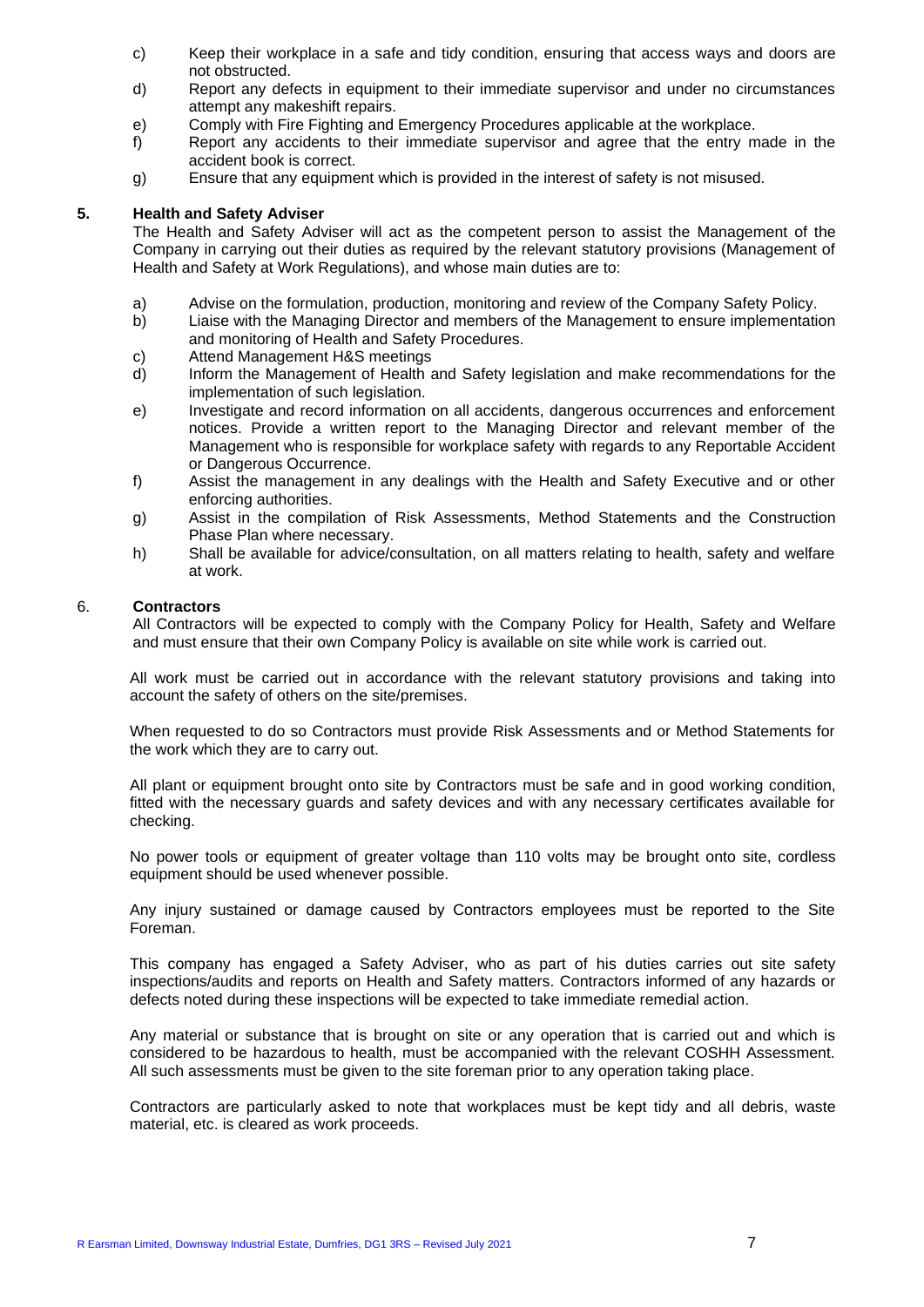#### 8 **Delegating Responsibility**

Any person delegating responsibility for health, safety or welfare must ensure that;

- the recipient is competent to assume it
- clear instructions are given regarding the nature and extent of the responsibility
- adequate facilities exist (including status) for executing it
- the responsibility is properly discharged, and
- all legal requirements are adhered to.

Any person who finds that the delegated responsibility cannot be fully complied with must report this immediately to the delegator.

#### 7. **Construction Phase Plan**

A Construction Phase Plan will be prepared for all works which fall under the CDM Regulations 2015.

The Plan will be prepared by a member of the Senior Management. Assistance from the Safety Advisor and other experts will be sought if deemed necessary.

The Plan will address the potential hazards as outlined by The Client and or Principal Designer, along with any others which the Management are aware of.

Contractors will be made aware of any relevant sections of the Construction Phase Plan during their Site Safety Induction Training.

The Site Supervisor / Foreman will be responsible on a day to day basis for ensuring compliance with the Plan. Monitoring compliance with the Plan will be carried out throughout the Construction Phase by a member of the Senior Management and or the Managing Director when they visit site.

As the Construction Phase progresses additional "in house" Method Statements/Risk Assessments may be added to the Plan, also any information which has been supplied by Contractors and which has a bearing on Health and Safety at Work.

## **Deputising Order**

- **a) J J Armstrong (Managing Director)**
- **b) B Armstrong (Administrator)**
- **c) A Thomson (Administrator)**

**If any of the above are absent or unavailable, then the person named immediately below them will deputise upwards**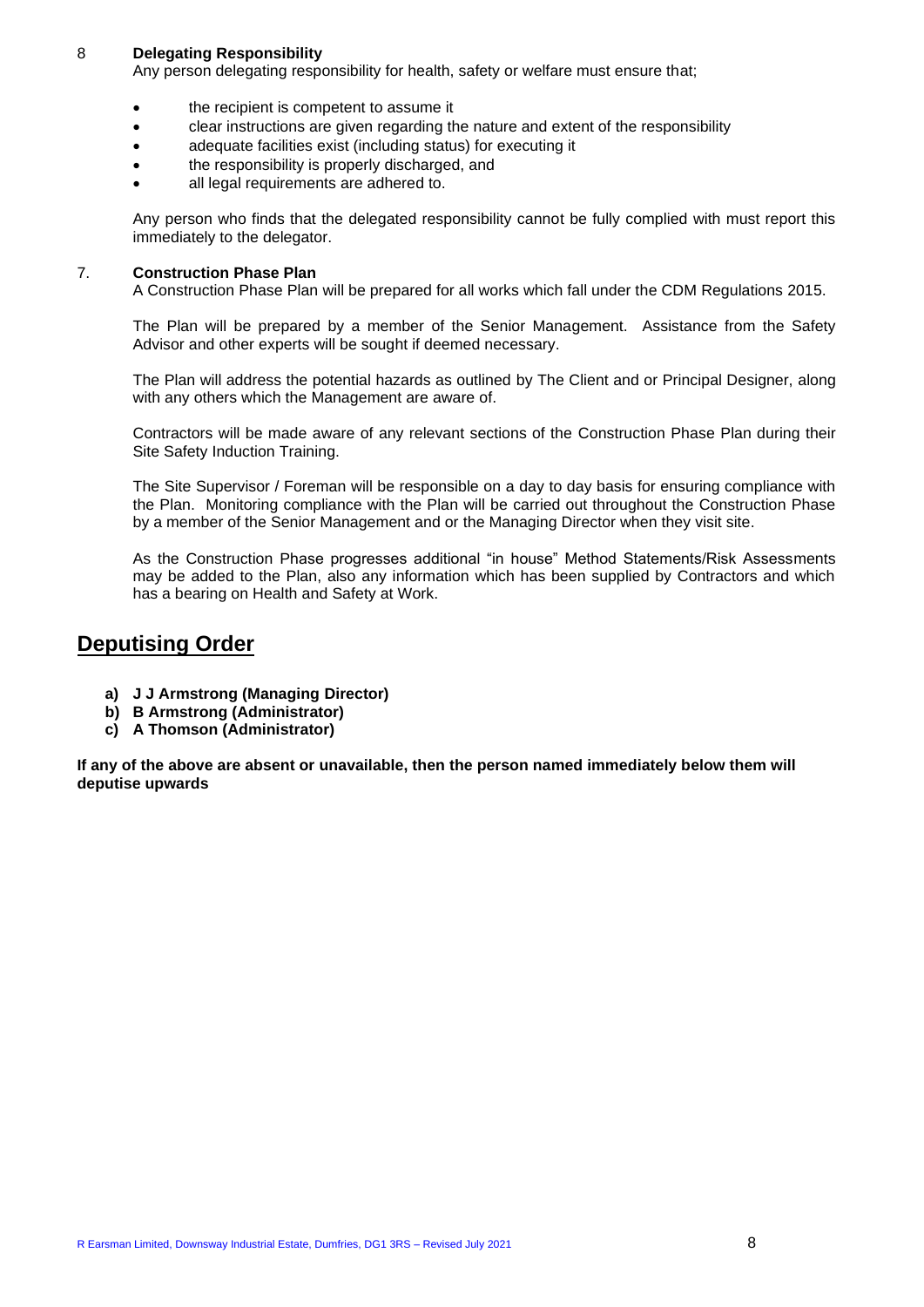# **PART C - ARRANGEMENTS FOR IMPLEMENTING POLICY**

Our summary policy statement on the implementation of important topics is summarised in this part of the Company Health and Safety Policy.

## **A) LEGAL & MANAGEMENT**

#### **1. ACCIDENT REPORTING, RECORDING AND INVESTIGATION (Ref: A13)**

All accidents, however minor, resulting from incidents at work must be reported to the representative of the Company who is in charge of the work site, e.g. working foremen and thereafter entered in the accident book B1510. This is a legal requirement.

- a) All personnel on site must report accidents and near-miss incidents occurring during work activities on behalf of the Company. The most important steps are:
- b) Where an accident is classed as "Reportable" under the Reporting of Injuries, Diseases and Dangerous Occurrence Regulations 2013 (RIDDOR), the following procedure will be followed.
- c) The Working Foreman must be informed of the accident; within offices the Managing Director must be informed.
- d) The Working Foreman must contact his immediate supervisor, by the quickest possible means (usually telephone) and inform them of the accident.
- e) Remove residual hazards that may pose a risk for other people in the area.
- f) The Supervisor/Director being informed of the accident will contact the Safety Advisor, who in turn will carry out an investigation.

The Managing Director will contact the HSE Accident Reporting Line, providing them with all details.

If a medical certificate or other written diagnosis from a Doctor has been received in respect of an employee who is absent from work and the disease is diagnosed as one of those listed in RIDDOR, the Managing Director will contact the HSE Accident Reporting Line, providing them with all details.

- g) All accidents and dangerous occurrences, whether notifiable to the enforcing authorities or not, shall be thoroughly investigated by Management.
- h) Management shall review existing systems of work to prevent a recurrence.

#### **2. CDM REGULATIONS (Ref: A02)**

Construction work is both wide-ranging and diverse with many statutory provisions relating to health and safety. Where the Construction (Design and Management) Regulations 2015 apply and where R Earsman has been appointed as Principal Contractor only competent Sub-Contractors will be appointed. Under CDM Regulations:

- a) construction work will not commence until a satisfactory construction phase health and safety plan has been agreed
- b) appropriate measures must be in place before works starts

#### **3. SUB-CONTRACTORS**

In any circumstance where work is being undertaken by sub-contractors, Company procedures must be followed. In particular:

- a) Select, co-ordinate and monitor competent contractors who under normal circumstances would be on the Company's approved sub-contractors list and properly supervise health and safety control measures.
- b) produce proper design specifications, exchange information and demand method statements which deal with the health and safety issues as they develop at each phase of the work and which are commensurate with the scope and risks in the activity.
- c) maintain regular effective two-way communications which promptly accommodate changes and unforeseen problems

#### **4. FIRST AID (Ref: A14)**

The following steps are most important in the provision of adequate and effective first aid cover:

- a) Ensure that all employees are aware of the procedures to be followed in the event of illness or injury at work.
- b) Ensure that an appropriate number of first aid personnel are trained and available in the workplace as required.
- c) Maintain adequate first aid equipment and facilities appropriate to the degree or risk, including for those employees who work away from site.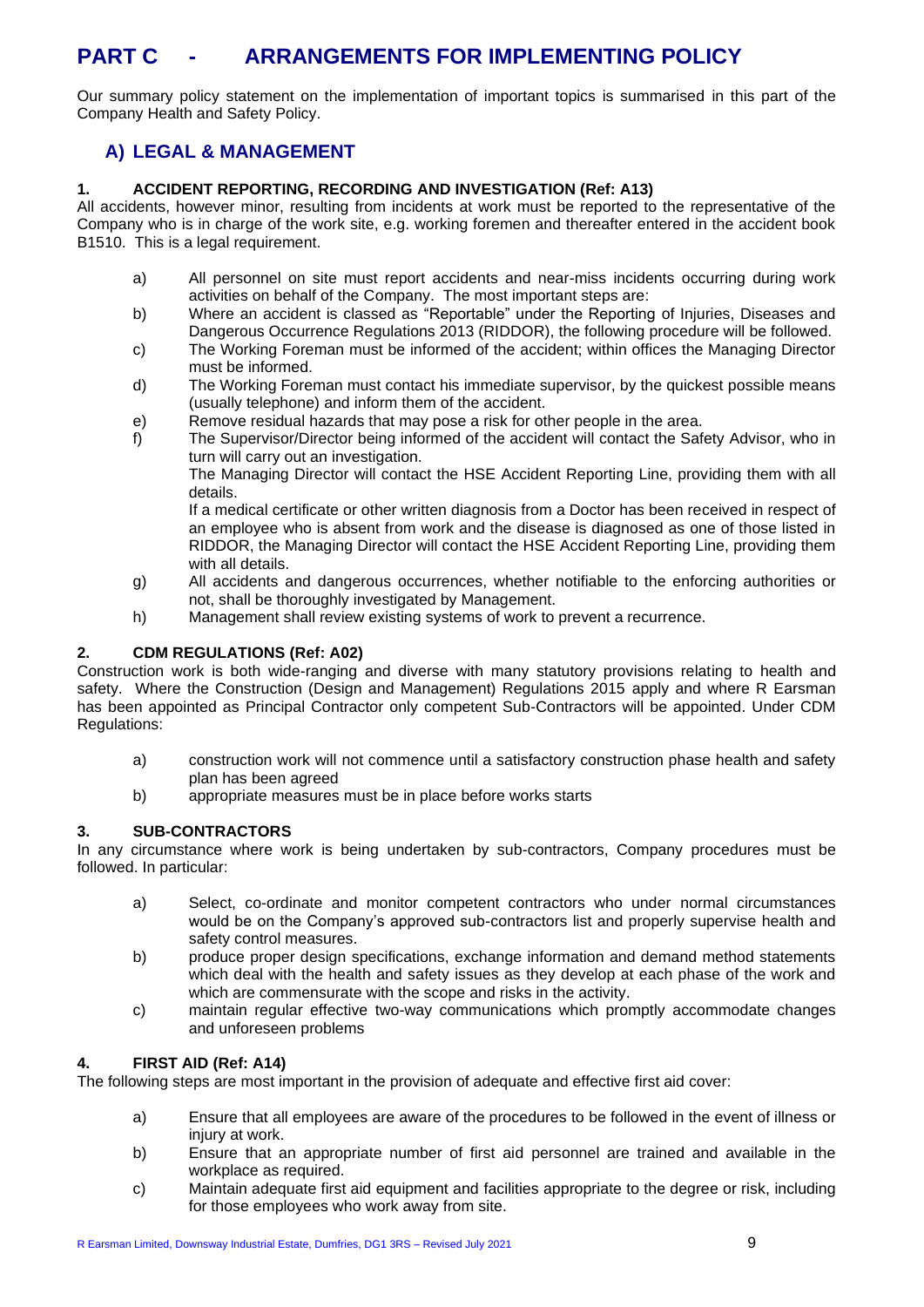#### **5. RISK ASSESSMENTS (Ref: A06)**

The Company accepts that some of its operations may, unless properly controlled, create risk to employees and others and will take all reasonably practicable measures to reduce these risks to an acceptable level.

The Company procedure for undertaking risk assessment is comprehensive and will be followed as an ongoing part of the management of health and safety. Wherever reasonably practicable, engineering solutions will be introduced to avoid or minimise any identified risk. Further controls will be exercised through the implementation of Safe Systems of Work.

#### **6. STATUTORY EXAMINATIONS**

Legislation requires that certain items of plant, equipment and workplaces must receive regular inspection and examination to ensure that defects or weaknesses are detected, and action is taken to remedy the situation. The Company will ensure that the examinations are carried out by a competent person. Records of any examinations will be kept and made available for inspection as required. In accordance with Provision and Use of Work Equipment Regulations 1998 (PUWER) & with Lifting Operations and Lifting Equipment Regulations 1998 (LOLER)

#### **7. TRAINING**

Training plays an essential part in the effective development of human resources.

Constructive health and safety training will enhance performance of individuals and thereby improve company productivity. The purpose of training, as part of achieving competence, is to bring the employee to a desired standard of practice or level of understanding to enable a task to be carried out effectively and in safety.

Training programmes will be devised accordingly and implemented through a combination of internal and external courses / seminars. The Company will operate a Training Plan identifying training needs and setting targets. Refresher training will be carried out to comply with card renewal dates and to provide staff with regular updated training.

#### **8. COMMUNICATION & CONSULTATION (Ref: A08)**

Management will hold regular minuted meetings with the Company's external HSE advisors. Procedural changes within the Company's Policies will be advised to all staff in the form of a formal memo. Where general awareness is identified, an HSE Awareness Flyer will be issued to all employees.

#### **9. COMPETENCY / PERMITTED USE OF EQUIPMENT (Ref: A05)**

Only trained and authorised employees are permitted to use work equipment, with operators being trained to use individual items of plant to a competent acceptable standard. All equipment faults must be reported immediately.

#### **10. TOOLBOX TALKS**

The Company has a range of toolbox talks designed to give supplementary assistance to staff on particular safety topics. Part of a suite of short presentations, these talks are pertinent to the workplace and form part of our commitment to safety awareness.

Talks, which include sub-contractors if applicable, are carried out by management/supervisors on a regular basis with evidence of attendance recorded.

The Company actively encourages safety improvement suggestions as part of its toolbox talk routine.

#### **11. NON-ENGLISH SPEAKING WORKERS**

The Company acknowledges that a significant number of workers within the construction industry do not have English as their first language. These workers may have both language and literacy difficulties. A Guidance Note for communicating with such workers is available and is set out in a clear and comprehensible manner.

#### **12. YOUNG PEOPLE IN THE WORKPLACE (Ref: A07)**

Young people, especially those new to the workplace, encounter unfamiliar risks from the jobs they will be doing and from the working environment. A lack of experience and maturity makes them particularly vulnerable to workplace risks. A Guidance Note to assist in the management of young people is available and is set out in a clear and comprehensible manner.

#### **13. NEW LEGISLATION**

The Company will identify and consider all new or amended legislative standards. Any implication to the business activities of the Company will be brought to the attention of the Directors.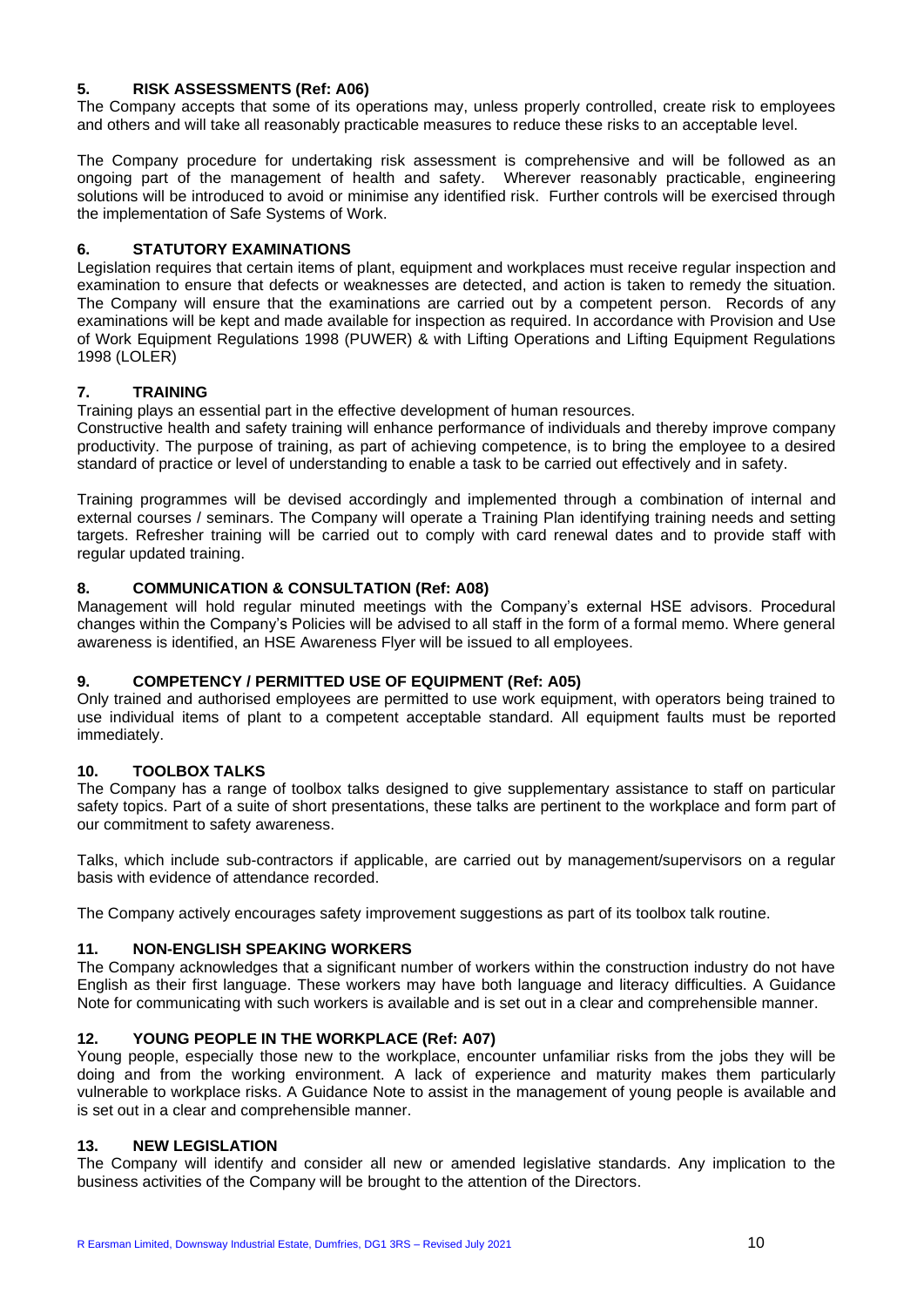The Company Health and Safety Policy together with any relevant procedures and safe systems of work will be duly amended resulting from implications of any legislative amendments.

#### **14. SITE SET UP & SECURITY (Ref: A03)**

Legally, trespassers have a right not to be put at risk if they enter a construction site. Others, for example children, may enter a construction site unwittingly and we have a duty to ensure their safety.

- a) ensure that any unauthorised visitor is escorted to a place of safety
- b) secure tools and equipment in an area only accessible to site workers
- c) secure the site and its accommodation out of working hours

#### **15. EMERGENCY PROCEDURES**

Each operating division will assess what emergency procedures are necessary.

When devising a plan, it is important to:

- a) Nominate personnel to be responsible for specific emergency actions and ensure that they are trained to deal with their responsibilities.
- b) Ensure that all employees without special responsibilities are aware of how to evacuate the area without delay.
- c) Test the emergency plan and rehearse it at suitable intervals, reviewing it if any shortcomings become apparent.

#### **B) HEALTH & WELFARE**

#### **16. COSHH**

Modern working methods involve the use of substances, principally chemicals which may pose a risk to the health of people using them. No chemical is completely safe in all circumstances and airborne dust, in significant quantities, may damage health. The Company procedure for the control of substances hazardous to health must be followed, and, in particular:

- a) Identify the hazard and assess any risk.
- b) Eliminate, prevent or control the risk.
- c) Maintain and monitor the controls.
- d) If required, monitor the health of employees.
- e) Inform and train employees, as necessary.
- f) Follow guidance on COSHH datasheets with regard to the purchase, handling and storage of substances hazardous to health.

#### **17. HEALTH SURVEILLANCE (Ref: B06)**

R Earsman Ltd undertakes limited health surveillance on a regular basis. General health and wellbeing are important not only for now but for later life as well.

Employees are encouraged to inspect their hands/arms/face on a regular basis and to immediately report to their immediate supervisor any sign of irritation, pain, etc. Everyone is encouraged to seek consultation where they feel they have developed health conditions out of the ordinary.

#### **18. NOISE (Ref: B11)**

The Company will take all reasonable steps necessary to ensure that the risk of hearing damage to employees or other persons who work with noisy equipment or in a noisy environment is reduced to a minimum. The Company has an established procedure for the control of noise in accordance with The Control of Noise at Work Regulations 2005:

- a) assessment of noise and evaluation of operator exposure.
- b) introduction of control measures to reduce noise emissions, wherever reasonably practicable.
- c) provision of information, instruction and training of employees regarding noise, including the issuing and use of personal hearing protection.

#### **19. STAFF WELFARE (Ref: B07)**

Staff working within the Company's office have access to a modern on-site canteen, male, female and disabled toilets and washroom facilities. A drying room facility is also provided.

Hired site cabins are provided for site workers. Cabins are fitted with washroom and toilet facilities, hot and cold running water. Each generator-powered cabin also has a mess room and drying area. In some instances, on-board facilities are provided within the company's vehicle fleet.

In accordance with Workplace health, safety and welfare. Workplace (Health, Safety and Welfare) Regulations 1992.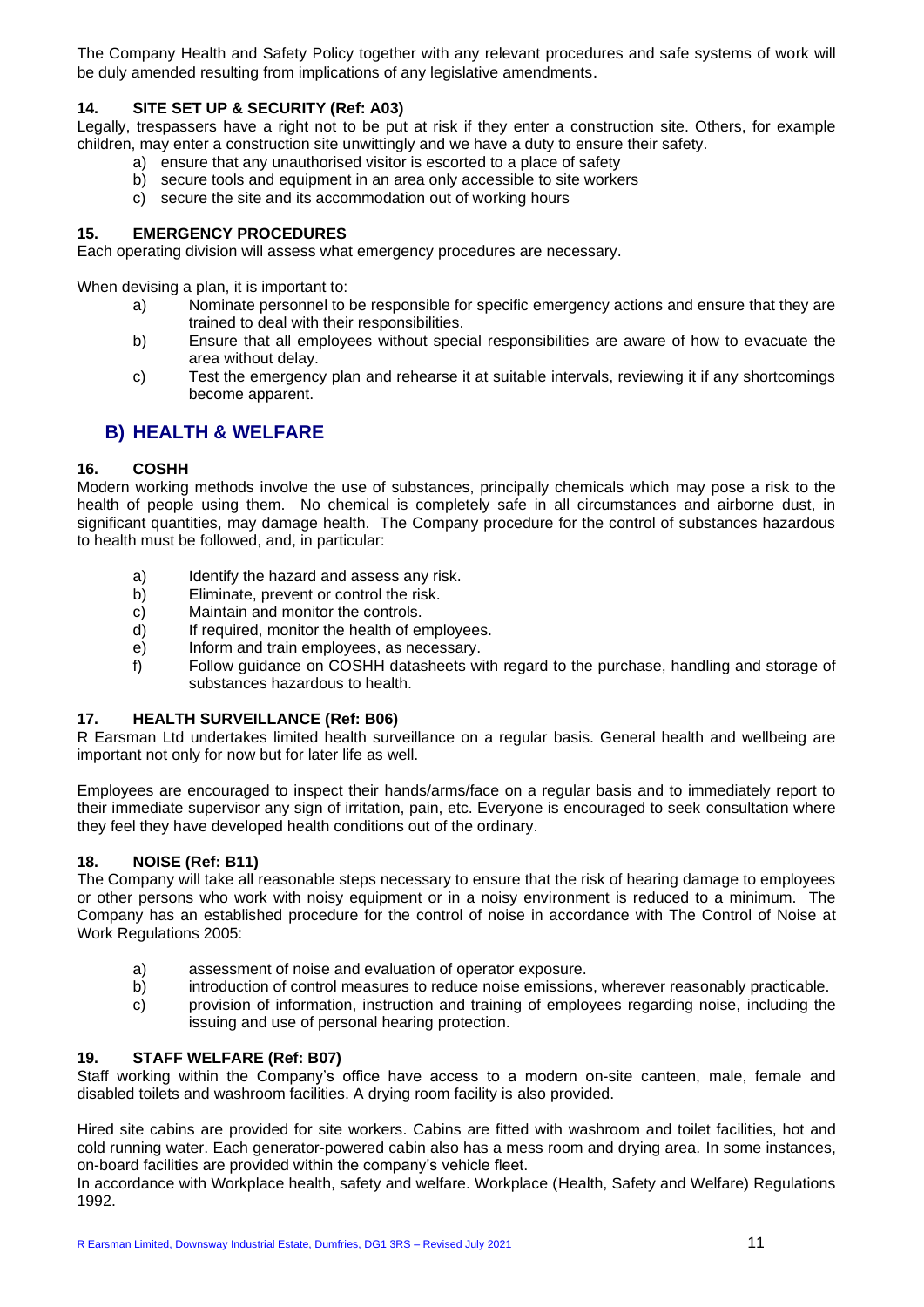#### **20. SKIN PROTECTION (Ref: B01 to B02)**

Precautions should be taken not to expose areas of the skin to the sun, or to other hazards associated with construction work.

- a) use creams or sprays to avoid sun burn
- b) cover areas of the skin to minimise risk to sun burn or other material hazards
- c) comply with any safe system of work and manufacturer usage guidance
- d) wear appropriate PPE

#### **21. ALCOHOL & DRUGS (Ref: B04)**

Policies are in place covering the risks associated with the use of alcohol and drugs. Use or misuse of either, in a high-risk industry such as construction, may result in disciplinary action being taken.

#### **22. ASBESTOS (Ref: B09)**

Asbestos can break down into tiny sharp fibres which may lodge in the lungs causing asbestosis or fibrosis. Working with some types of asbestos may be extremely hazardous. Appropriate PPE should be worn at all times. If you think that asbestos is present in a building or material, you are handling:

- a) stop work and consult your supervisor
- b) prevent access to contaminated area using barriers and signs
- c) risk assess the potential hazard
- d) await further instruction from your supervisor

#### **23. WEIL'S DISEASE (Ref: B03)**

Weil's disease is a kind of jaundice which enters through the skin and through the lining of the mouth and nose. It is caused by contact with water contaminated by the urine of rats or other small mammals. Left untreated, this disease can be extremely dangerous.

- a) wear appropriate PPE
- b) avoid handling carcasses
- c) carry your Weil's Disease card to notify others of the risks

#### **24. HAND-ARM & WHOLE BODY VIBRATION (Ref: B12)**

Depending on the type of work situation, vibration of the whole body or the hand-arm are potential safety hazards. Excessive exposure to vibration may cause current or later life damage. In accordance with Control of Vibration at Work Regulations 2005

- a) select hand tools which minimise vibration, where possible
- b) take breaks from operation to avoid excessive vibration exposure
- c) keep limbs warm and dry if possible

#### **25. MANUAL HANDLING (Ref: D01)**

Statistics show that manual handling is one of the most common causes of absence through injury at the workplace. The Company is committed to reduction of the risk of manual handling injuries and the provision of guidance on the measures that should be taken to ensure the safe movement of loads. In accordance with the Management of Health and Safety at Work Regulations 1999 as well as the requirement in the Manual Handling Operations Regulations 1992 (MHOR) the company will:

- a) Ensure assessment of all manual handling activities is undertaken.
- b) Where reasonably practicable ensure manual handling will be minimised by either elimination, improved ergonomic design or mechanical aids.
- c) Introduce safe systems of working.
- d) Provide suitable information, instruction and training of persons who are required to undertake manual handling activities.

#### **26. SLIPS, TRIPS & FALLS (Ref: D03)**

Be aware of hazards which invite the potential for slips, trips and falls. Clear areas of debris at regular intervals to avoid creating hazards and work in a tidy manner. Keep access routes free and dispose of waste in a controlled manner.

#### **27. PERSONAL PROTECTIVE EQUIPMENT (Ref:C01)**

The Company will provide personal protective equipment when the risk presented by a work activity cannot be adequately controlled by other means. All reasonable steps will be taken by the Company to secure the health and safety of employees who work with personal protective equipment.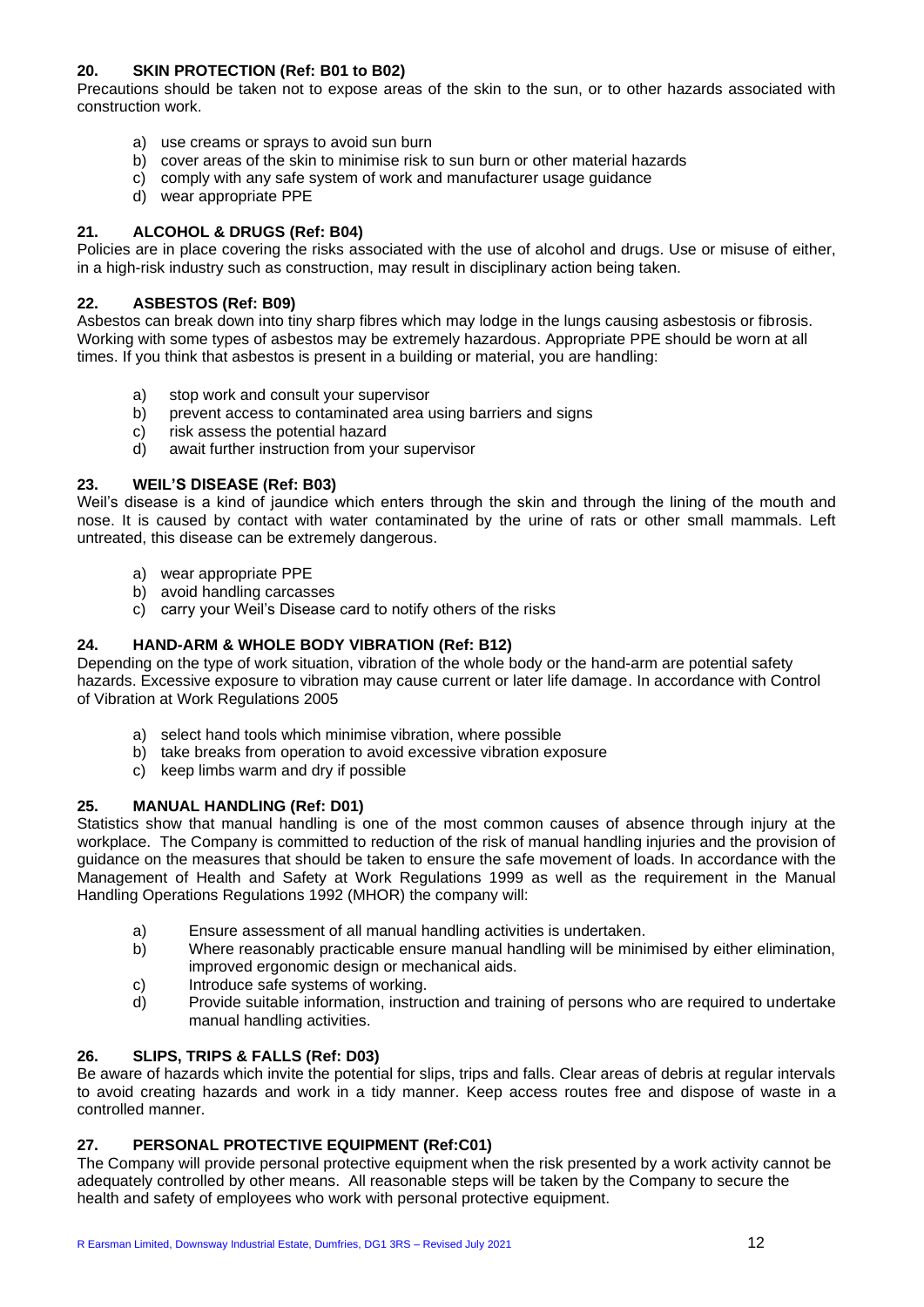Personal protective equipment is only effective in protecting the wearer or user where the following steps are taken:

- a) only use PPE in accordance with the employers and manufacturer's instructions and during the activities for which they are designed to provide protection
- a) store, clean, repair and maintain PPE correctly, replacing any items which have been damaged and are no longer serviceable.

#### **28. Meeting Workers Needs**

R Earsman Ltd is committed to making reasonable adjustments to meet worker's needs. Where possible work will be adapted to suit the individual as well as adapting to technical progress, at all times taking into account the workers capabilities.

## **C) GENERAL SAFETY**

#### **29. ABRASIVE WHEELS (Ref:CO5)**

Abrasive wheels, if handled correctly and safely are an invaluable tool. However, in order to reduce the risk of accident and injury, the following steps should be taken:

- a) make sure that all relevant personnel are adequately trained to mount abrasive wheels, to anticipate hazards and to know the precautions to be taken.
- b) ensure that all machines and associated equipment, including rests, guards and abrasive wheels, are well maintained and in good working order.
- c) ensure that any defect found is reported immediately to a responsible person.
- d) always use equipment within safe working tolerances and in a safe operational manner

#### **30. ACCESS / EGRESS**

Safe access and egress shall be achieved by following these basic precautions:

- a) ensure high standards of housekeeping are maintained.
- b) regularly check access and egress routes and remove or report obstructions and other hazards immediately.
- c) comply with procedures where limitation of access applies.

#### **31. COMPRESSED GAS CYLINDERS (TRANSPORTABLE GAS CONTAINERS) (Ref:C15)**

Compressed Gas Cylinders (transportable gas containers) are widely used throughout the working environment. They can be used safely by following these basic principles.

- a) Handle all compressed gas cylinders carefully, keeping them upright and secured in transit and protected from excessive heat.
- b) Provide adequate information to employees involved in the handling or use of compressed gas cylinders to enable them to identify and understand the risks associated with each product being handled.
- c) Implement procedures for all employees working with compressed gas cylinders to enable them to carry out their work in a safe and effective manner.

#### **32. EMERGENCY SPILLAGE (Ref: E03)**

Most spillages can be avoided with great care and control. Spill kits are available to avoid further escape and potential pollution. Staff are trained in the use of kits. In case of an emergency spillage:

- a) follow emergency procedures
- b) advise supervisor / the office of any spill
- c) dispose of soiled spill kits in an authorised manner
- d) ensure any spillage does not enter a watercourse or drain

#### **33. FIRE (Ref:C14)**

The Company will take all reasonably practicable steps to prevent or minimise the probability of all causes of fire.

In particular:

a) Periodic inspections will be undertaken to identify fire risks and ensure that appropriate precautions are in place.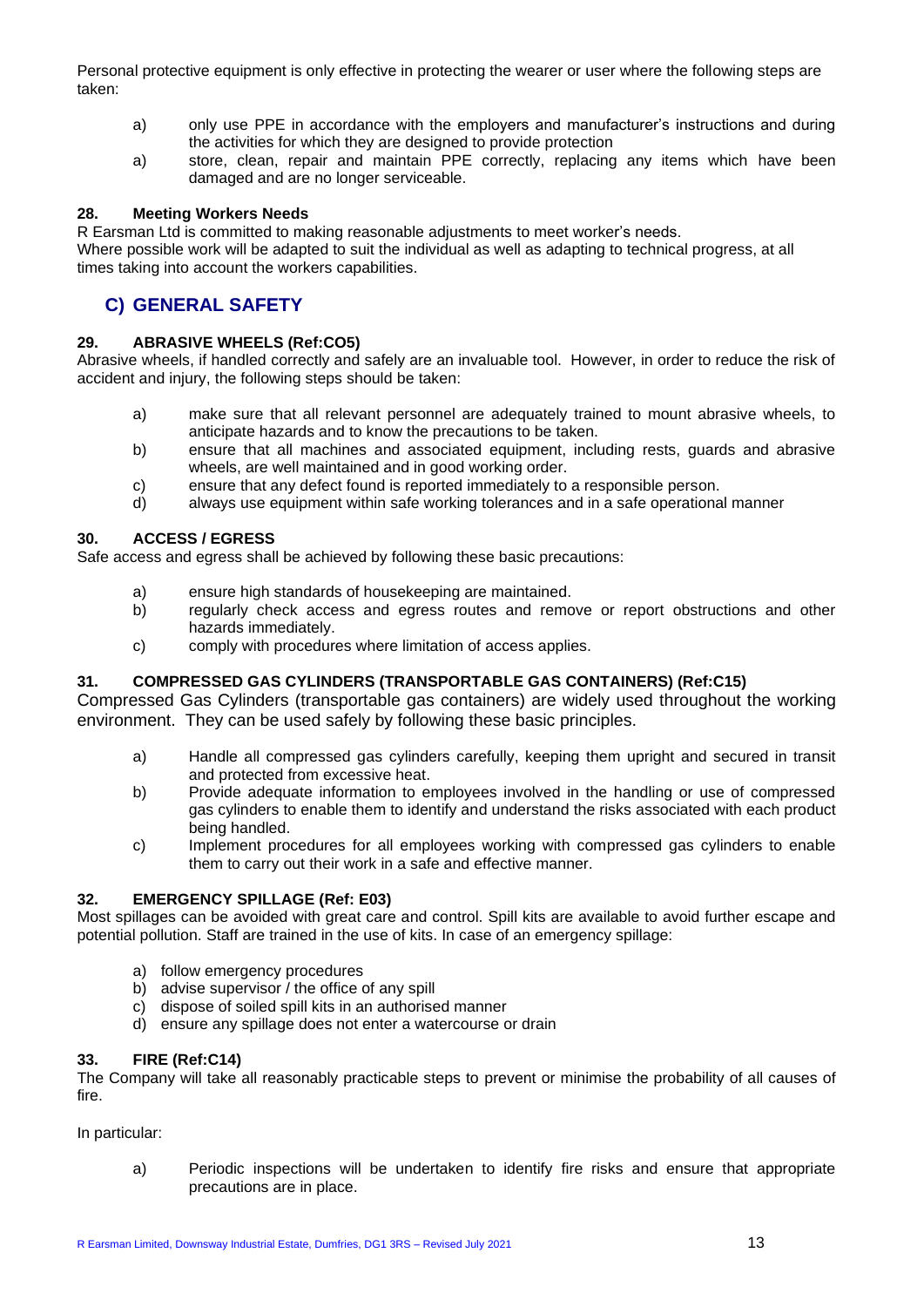- b) Housekeeping standards will be maintained to minimise the risk of and development of fire and will include the provision of adequate firefighting equipment.
- c) Effective security precautions should be taken to minimise the risk of arson both within buildings and on the grounds of every site.

#### **34. FLAMMABLE LIQUIDS (Ref:C16)**

The Company acknowledges that health and safety hazards may arise from the use of flammable liquids and will take all reasonable steps to ensure that health and safety of employees and other persons who may be affected.

In particular:

a) Make sure that all personnel are adequately trained in the use of flammable liquids, including emergency response.

- b) Ensure that all equipment used for conveying or storage of flammable liquids is adequate and suitable fire extinguishers are readily available and easily accessible.
- c) Ensure that any equipment defects, spillages or other accidents are reported immediately to a responsible person.

#### **35. LIGHTING**

The provision of a safe and well-lit environment is fundamental to good working practice. All reasonable steps will be taken to ensure safe working conditions, in particular:

- a) Ensure that at no workplace the lighting level falls below the absolute minimum required for the safe performance of the task.
- b) Monitor changes in the workplace, equipment and tasks undertaken in order to assess the impact on lighting requirements.
- c) Select and position all lighting equipment so that it presents no danger to the occupants either during normal operation, maintenance, or lamp replacement.

#### **36. MACHINERY SAFETY (Ref:C04)**

The Company will provide machinery, equipment and other plant that is safe, practicable, and will maintain it in a safe manner. In accordance with Provision and Use of Work Equipment Regulations 1998 (PUWER) In order to ensure machinery safety, the Company will:

- a) carry out risk assessments and implement safe systems of work for operating and maintenance
- b) Ensure guarding of, all dangerous parts and correct continual use of the guards.
- c) Undertake training in the correct method of machinery operation and safe systems of work.
- d) maintain the machinery, including testing following installation procedures and ensuring a safe hand over to operators following any maintenance task.

#### **37. MOBILE PLANT (Ref:C13)**

The operation of mobile plant may give rise to hazardous situations, if not adequately controlled. In order to minimise any risk, the Company will:

- a) ensure that all items of mobile plant are fit for the purpose intended and are regularly maintained.
- b) train and assess all operators to ensure that a level of competence is achieved and maintained.

#### **38. PERIPATETIC WORKERS**

Work at changing locations poses special problems with regard to hazards and control of risks. To ensure that such employees are not exposed to unnecessary or excessive risk, the standards which the Company would apply to activities in locations under its direct control must be reviewed, where appropriate in association with any other parties involved, to ensure that allowance is made for any additional hazards which arise due to the location itself or changes to the way of working.

#### **39. PORTABLE ELECTRICAL APPLIANCES**

Tools and equipment are inspected prior to use by the operator, in addition all such equipment is subject to routine PAT Testing, by a Specialist Company. Equipment which is faulty should not be used and should be returned for repair/disposal.

#### **40. USE OF HAND TOOLS (Ref: C06 to C09)**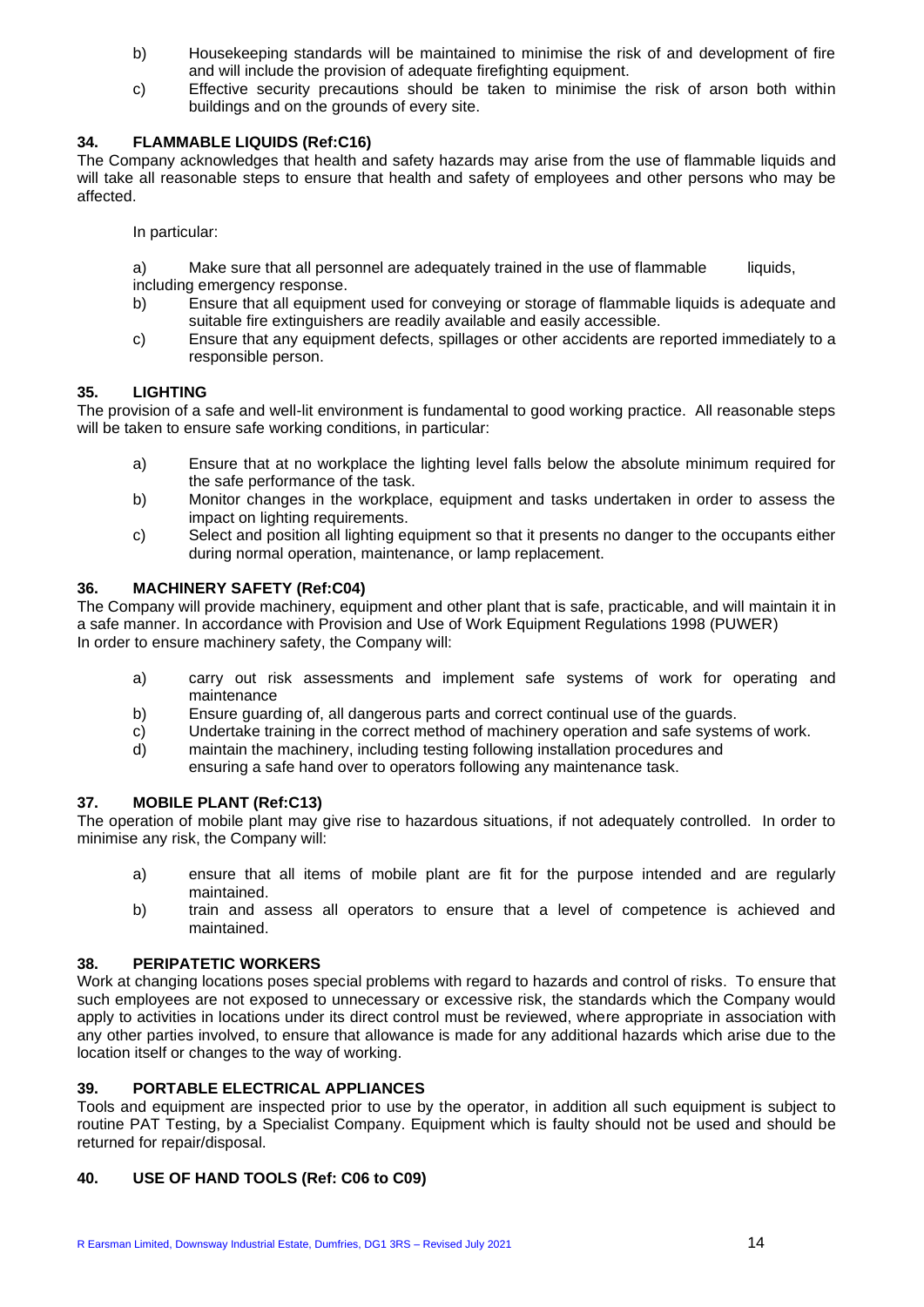The Company will, in accordance with its general duties, make a suitable and sufficient assessment of the risk to the health and safety of employees working with hand tools.

The most important points with regard to their safe use are:

- a) to use the correct tool for the job.
- b) to report any defect found and to stop using the defective tool immediately.
- c) to maintain the tool in a safe condition, which will involve regular inspection in the case of electrically powered tools.

#### **41. SITE TRANSPORT & PEDESTRIANS (Ref:C12)**

Construction sites can be a dangerous place due to the mix of vehicle and pedestrian movements. All on-site vehicles and plant should be operated by authorised users. Pedestrian areas and walkways should be clearly defined, and any speed restrictions observed. Sites are safer if site rules are observed. Pedestrians should stay well clear whilst vehicles are passing or unloading. Vehicles should be driven in a safe manner observing foot traffic routes and safe loading/unloading routines.

### **D) HIGH RISK ACTIVITIES**

#### **42. CONFINED SPACES (Ref: D14)**

A restricted space is not necessarily a confined space and guidance should be sought if any doubt arises. When proper precautions are adhered to, employees may safely enter confined spaces provided:

- a) As much information as possible is found out about the confined space, including details of any previous contents and their associated hazards.
- b) Always prepare thoroughly for work and adhere strictly to the rules of any permit to work system that applies.
- c) Never enter a confined space without the knowledge of others.
- d) Be aware of any rescue arrangements

#### **43. EXCAVATIONS (Ref: D12)**

Excavating can be an extremely hazardous operation. Careful planning, organisation, control and monitoring is required to ensure that the risks are kept to a minimum. In particular:

- a) Obtain information regarding ground conditions, water tables, previous use etc before commencing work. Examination of surrounding terrain may assist in this assessment.
- b) Before any excavation is started enquire with utility companies for underground services location. Not all services or their depth and position are marked on utility drawings and personal checking may be required using detection equipment.
- c) Prior to, and during excavations assessments must be undertaken for likelihood of collapse and shuttering requirements. Sufficient and adequate shuttering must be available before excavation commences.
- d) The safe system of work must be followed and if specified a written permit to excavate obtained.

#### **44. LIFTING OPERATIONS (Ref: D15)**

In order to safeguard employees using certain types of equipment in the course of their duties the Company will arrange for regular examinations and test to be carried out, in accordance with Lifting Operations and Lifting Equipment Regulations 1998 (LOLER)

The Company will ensure:

- a) that tests and examinations of all lifting equipment are undertaken before the
- b) equipment is taken into service.
- c) List all items of equipment requiring a statutory inspection and the interval details.
- d) Nominate a responsible person for arranging the inspections and recording the results.
- e) Ensure that equipment is in a safe condition to be inspected.
- f) Ensure all defects are attended to.
- $\mathbf{g}$ ) ensure the competence of employees and other persons who may be required to use lifting equipment on the Company's behalf.

#### **45. SIGNALLERS, SLINGERS & BANKSMEN (Ref: D18)**

To ensure the safe lifting or transhipment of objects on-site, a trained operative will be appointed to assist in guiding the item into position. This person(s) must be left to carry out their task without interference. To assist with this operation, others should: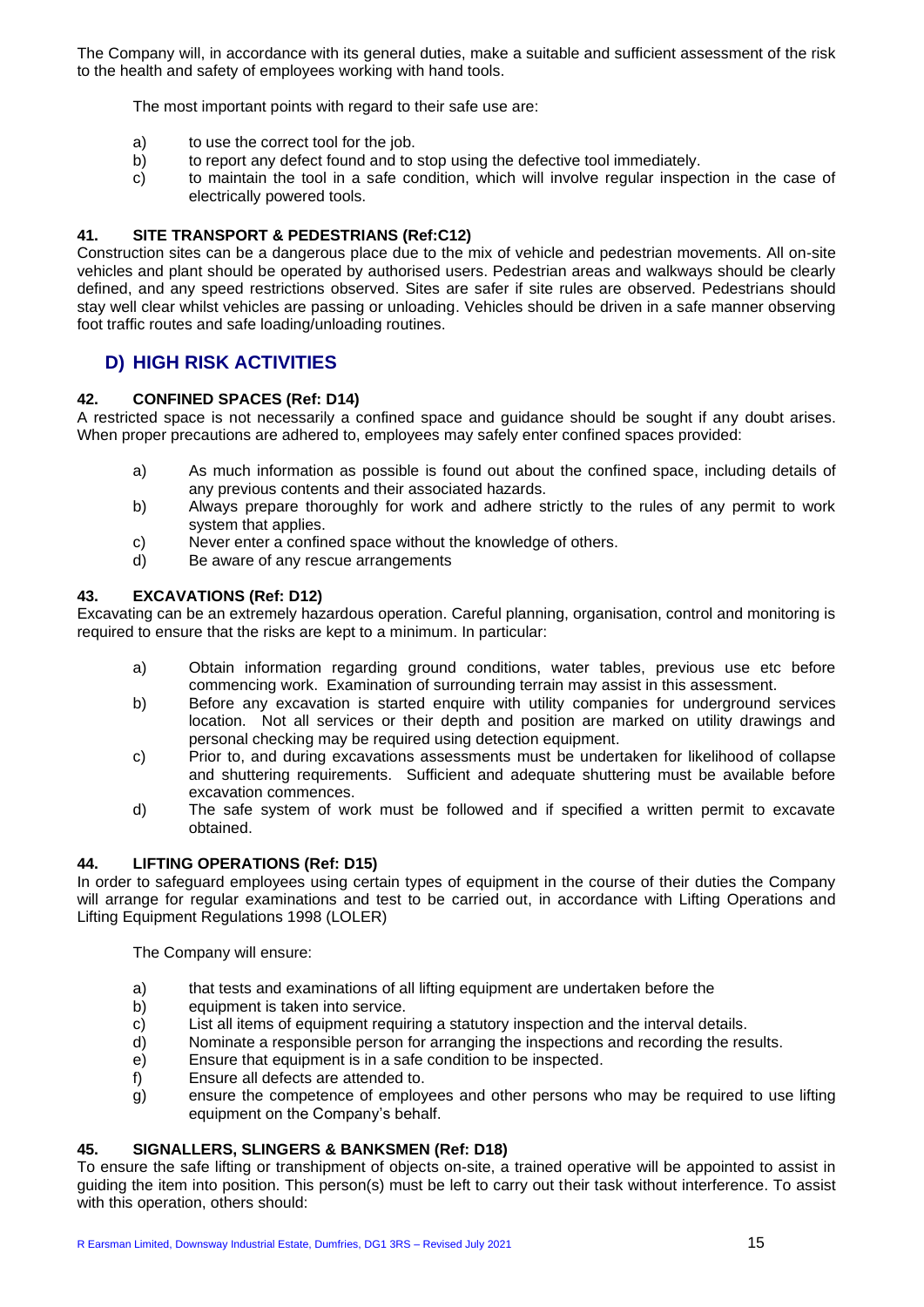- a) stand clear of any potential hazard
- b) avoid making signals, potentially confusing the vehicle/plant operator

#### **46. BURIED SERVICES (Ref: D13)**

Old workings may lead to buried services being present on construction sites. To evaluate:

- a) check plans to identify any resident service media
- b) scan areas to establish service paths
- c) identify hazards and implement safe systems of work

#### **47. ROADWORKS (Ref: F02)**

In road works a major hazard is working amongst live traffic. The hazards of close proximity of vehicles, together with excessive speed require constant vigilance to ensure that employees and the general public are protected. To ensure maximum safety at road works the Company will:

- a) identify site hazards and implement safety systems of work.
- b) provide adequate traffic management in accordance with Chapter 8 of the Department of Transport Traffic Signs Manual.
- c) operate effective traffic management, including a policy for reversing vehicles.
- d) ensure all operatives are provided with and wear appropriate personal protective equipment.

#### **48. LONE WORKING**

Part of the Company's operations are situated in forestry areas where contact can be intermittent. To assist operators who are working on their own, the Company has procedures which should be followed when lone working is being carried out:

- a) use available equipment to advise management of your safety on regular, scheduled occasions
- b) follow the safe lone working procedure
- c) keep equipment batteries powered up

#### **E) ENVIRONMENTAL**

#### **49. HOUSEKEEPING**

Poor standards of housekeeping are a common cause of injury and damage at work and can create unnecessary fire hazards. Low standards often result from poor working practices and / or organisational deficiencies within the workplace. The Company recognises the need to ensure that adequate standards of housekeeping are achieved.

The following arrangements should be made:

- a) Workplace inspections will be carried out on a regular basis by designated personnel.
- b) Storage areas will be defined, and articles and substances must be returned accordingly after use.
- c) Floors must be cleaned on a regular basis and waste bins emptied daily.
- d) Rubbish must be kept in suitable containers and combustible waste kept from sources of ignition.
- e) Obsolete items of plant and equipment should be removed from site or stored in properly designated areas.

#### **50. STORAGE (Ref: E06)**

Apart from the safe storage of items of plant and equipment, the Company needs to keep materials and fuels properly stored to avoid nuisance or contamination.

It is important to follow established storage procedures and to ensure that all items are suitably stored and kept out of harm's way.

In the case of fuels and oils, containers, tanks and bunds should be used to minimise the risk of overflow or escape. Follow safe systems of work and avoid overfilling.

All site materials and waste should be house kept in areas, containers or stores which minimise risk and nuisance to others.

#### **51. EMERGENCY SPILLAGE (Ref: E03)**

Most spillages can be avoided with great care and control. Spill kits are available to avoid further escape and potential pollution. Staff are trained in the use of kits. In case of an emergency spillage:

- a) follow emergency procedures
- b) advise supervisor / the office of any spill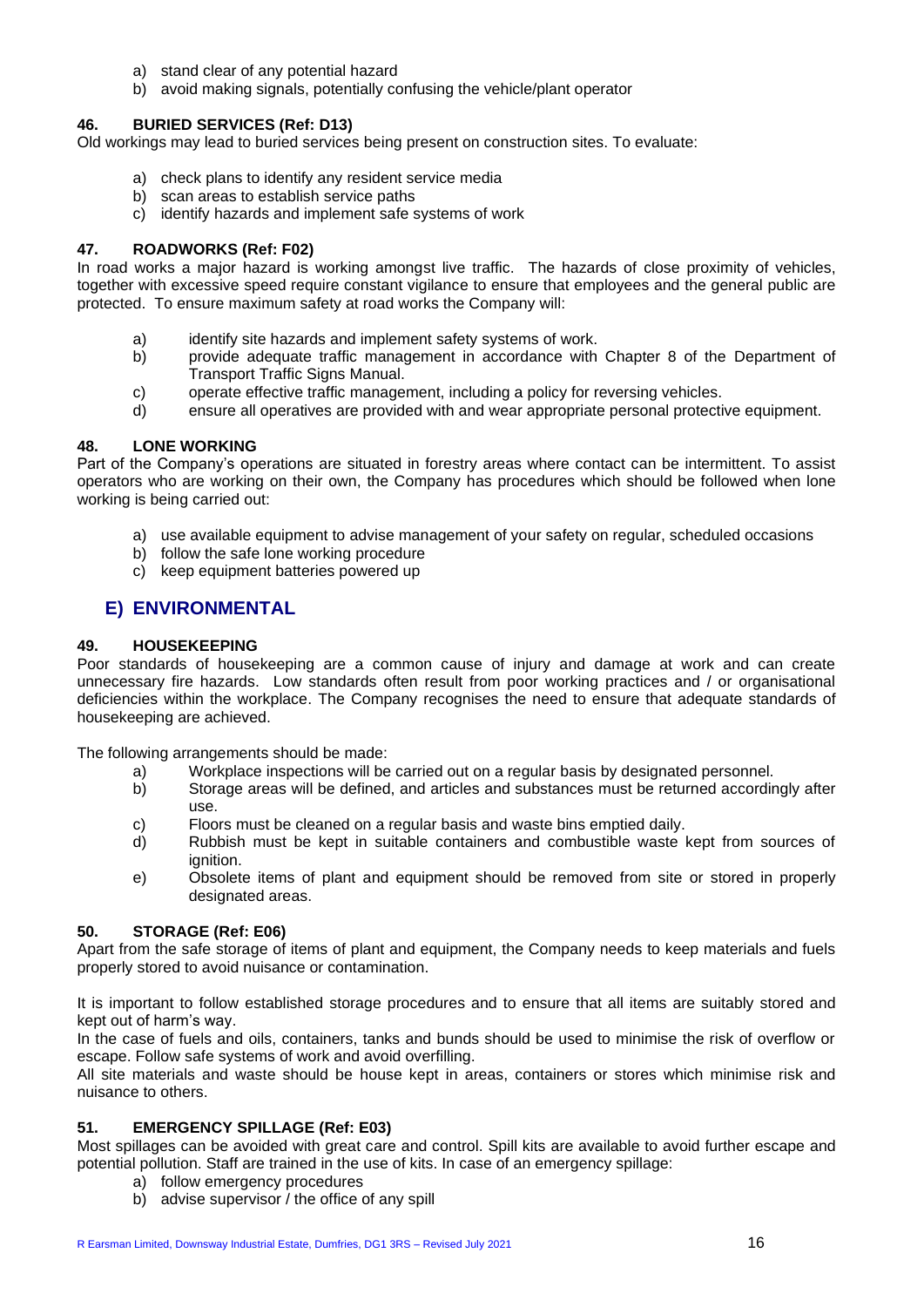- c) dispose of soiled spill kits in an authorised manner
- d) ensure any spillage does not enter a watercourse or drain

#### **52. NEIGHBOURS (Ref: E01 to E02)**

By nature, construction affects not only the site where work is being carried out but also the surrounding neighbourhood as well. When carrying out any construction, as a minimum, care should be taken to:

- a) consider neighbours and the surrounding environment
- b) minimise dusts, odours and emissions which might affect health
- c) observe habitats and watercourses
- d) communicate the scope and duration of works to affected residents

#### **53. WASTE MANAGEMENT (Ref: E11)**

R Earsman uses sister Company AWM to assist in the disposal of waste materials. Waste from sites should be kept to a minimum and segregated in containers to improve recycling opportunities. Where possible:

- a) eliminate the need for waste
- b) reduce and reuse where possible
- c) recycle what you can

#### **54. ENERGY AND RESOURCES (Ref: E07)**

Providing water, gas and electricity are expensive and the Company is committed to the efficient use of these public utilities and of the Earth's natural resources. Staff are encouraged to:

- a) keep usage to a minimum, using regulators where available
- b) share resources to keep costs down
- c) operate equipment at optimum levels